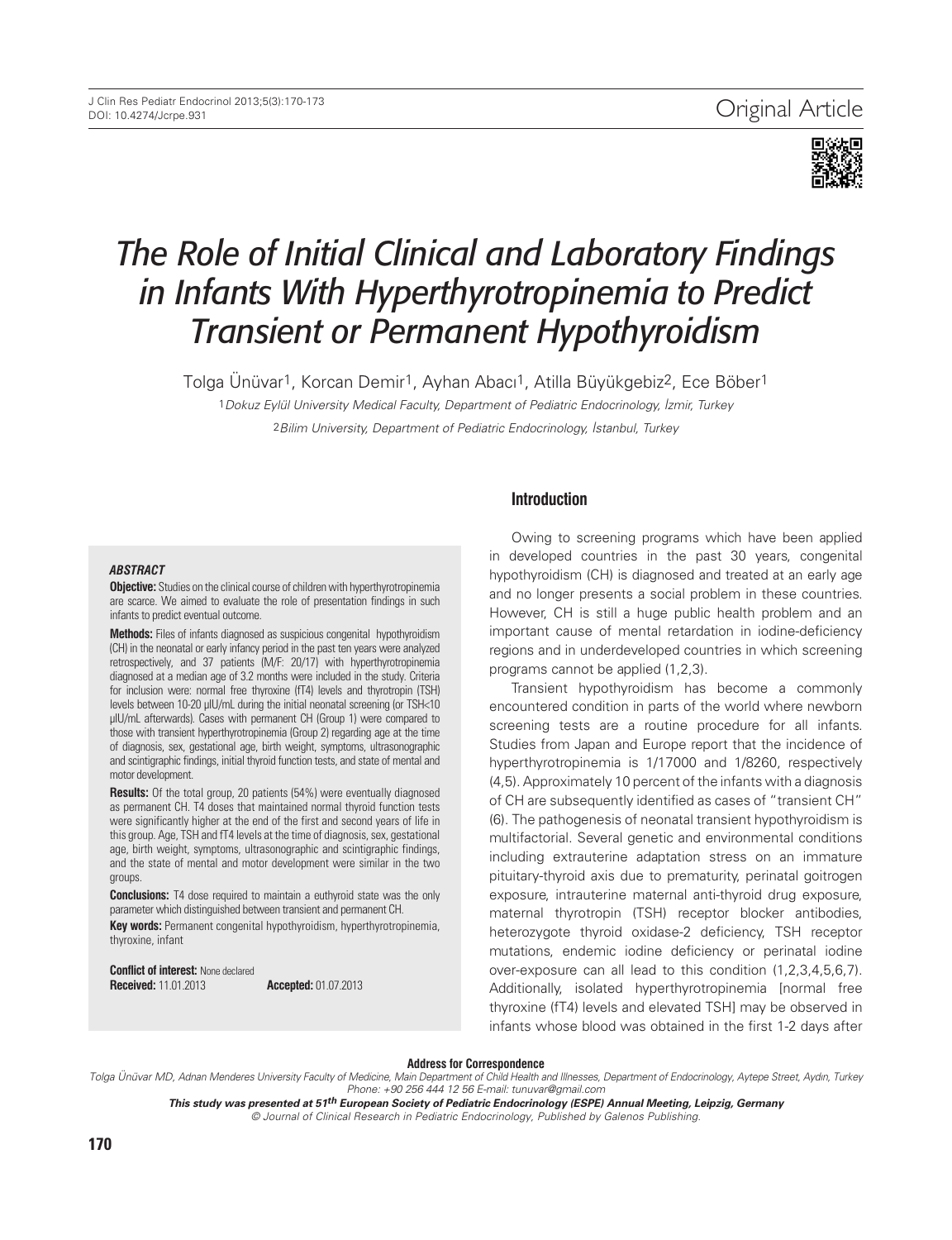birth (physiologic TSH increase) (1,8). If the TSH increase is continuous, the infant is diagnosed to have "persistent hyperthyrotropinemia". There exists no method to predict the outcomes of infants with hyperthyrotropinemia (9,10).

In the medical literature, there is a lack of detailed studies on the clinical course of infants with hyperthyrotropinemia. Recommendations regarding management of hyperthyrotropinemia are as follows: (i) to recheck TSH level as soon as possible, (ii) to investigate for factors that might cause hyperthyrotropinemia, and (iii) to start treatment if TSH remains elevated. The guidelines of the American Academy of Pediatrics on newborn screening and treatment of CH define all newborns presenting with TSH serum levels persistently higher than 10 mU/L as affected by CH and requiring treatment (1). Niwa et al (11) have shown that hyperthyrotropinemia (TSH>10 mU/L) is a marker of thyroid dysfunction in premature infants aged two weeks or older. However, there is no consensus on treatment of persistent hyperthyrotropinemia with TSH levels between 5 and 10 mU/L.

Here, we aimed to evaluate (i) the role of presentation findings in such infants in predicting eventual outcome and (ii) the clinical and hormonal characteristics that may help to distinguish between CH and hyperthyrotropinemia in the neonatal and infancy periods.

### **Methods**

Files of a sample of infants diagnosed as suspicious CH during neonatal or early infancy period between 1997 and 2007 were analyzed retrospectively, and infants with TSH levels between 10 μIU/mL and 20μIU/mL were identified. A total of 37 patients (M/F: 20/17) with hyperthyrotropinemia diagnosed at the median age of 3.2 months (25th-75th p; 0.9-6 months) were included in the study. These infants had normal fT4 levels and TSH levels between 10 μIU/mL and 20 μIU/mL during the first three weeks of life (or TSH levels between 5 μIU/mL and 10 μIU/mL afterwards). Patients with Down's syndrome and secondary or tertiary hypothyroidism were excluded from the study. Clinical and laboratory data during follow-up were recorded. In routine follow-up, treatment is discontinued at age 2-3 years in all patients with mild thyroid dysfunction and the patient is reevaluated. Patients with normal thyroid function tests after discontinuation of treatment for one month following 2-3 years of regular treatment, and patients in whom treatment needed to be stopped due to biochemical hyperthyroidism were diagnosed as cases of hyperthyrotropinemia. Cases found to have permanent CH (Group 1) were compared to those with hyperthyrotropinemia

(Group 2) regarding age at diagnosis, sex, gestational age, birth weight, symptoms, ultrasonographic and scintigraphic findings, initial thyroid function tests, and mental/motor development. The results of the WISC-R and Denver mental tests were evaluated by a pediatric psychiatrist. Elecsys reagent kits were used to measure the TSH, fT4, free triiodothyronine (T3), total T4, and total T3 levels. They were analyzed by Electrochemiluminescence Immunoassay "ECLIA" method and Roche Elecsys E170 device.TSH levels between 0.4-5 µIU/mL and fT4 levels between 0.8-1.9 ng/dL were accepted as "normal".

## **Statistical Analysis**

The statistical analysis was performed by SPSS (Statistical Package for the Social Sciences) 11.5 package program. First, descriptive analyses were performed. The variables without normal distribution were presented as median (25%-75%), and the variables with normal distribution were presented as mean±standard deviation. Chi-square test, Student's t-test (if the data distribution is normal) and Mann-Whitney U-test (if the data distribution is not normal) were used to compare the groups. A p-value of <0.05 was chosen to represent statistical significance.

### **Results**

There was no family history of thyroid disease and associated malformations in any of the patients. Twenty (54%) of the patients were eventually diagnosed as permanent CH. Age, TSH and fT4 levels at the time of diagnosis, sex, gestational age, birth weight, symptoms, ultrasonographic and scintigraphic findings, and level of mental/motor development at the end of follow-up were similar in the two groups. Thyroid ultrasonography and Tc99m scintigraphy were evaluated as abnormal (thyroid hypoplasia) in 4 patients in Group 1. Ultrasonography and scintigraphy findings were normal in all patients in Group 2. The difference between the two groups was not of statistical significance. T4 doses (μg/kg/d) that maintained euthyroidism were significantly higher at the end of first and second years in Group 1 (Table 1). Prolonged jaundice was the most frequent presenting complaint in both groups (p=0.373). Follow-up and treatment could be carried out after age two years in 11of the 20 patients (68.8%) in Group1, this rate was insignificantly lower in Group 2 (n=5, 31.3%) (p=0.375). Mean treatment period was 30 months in subjects with hyperthyrotropinemia. Hyperthyoridism due to overtreatment was detected in 10 of the patients with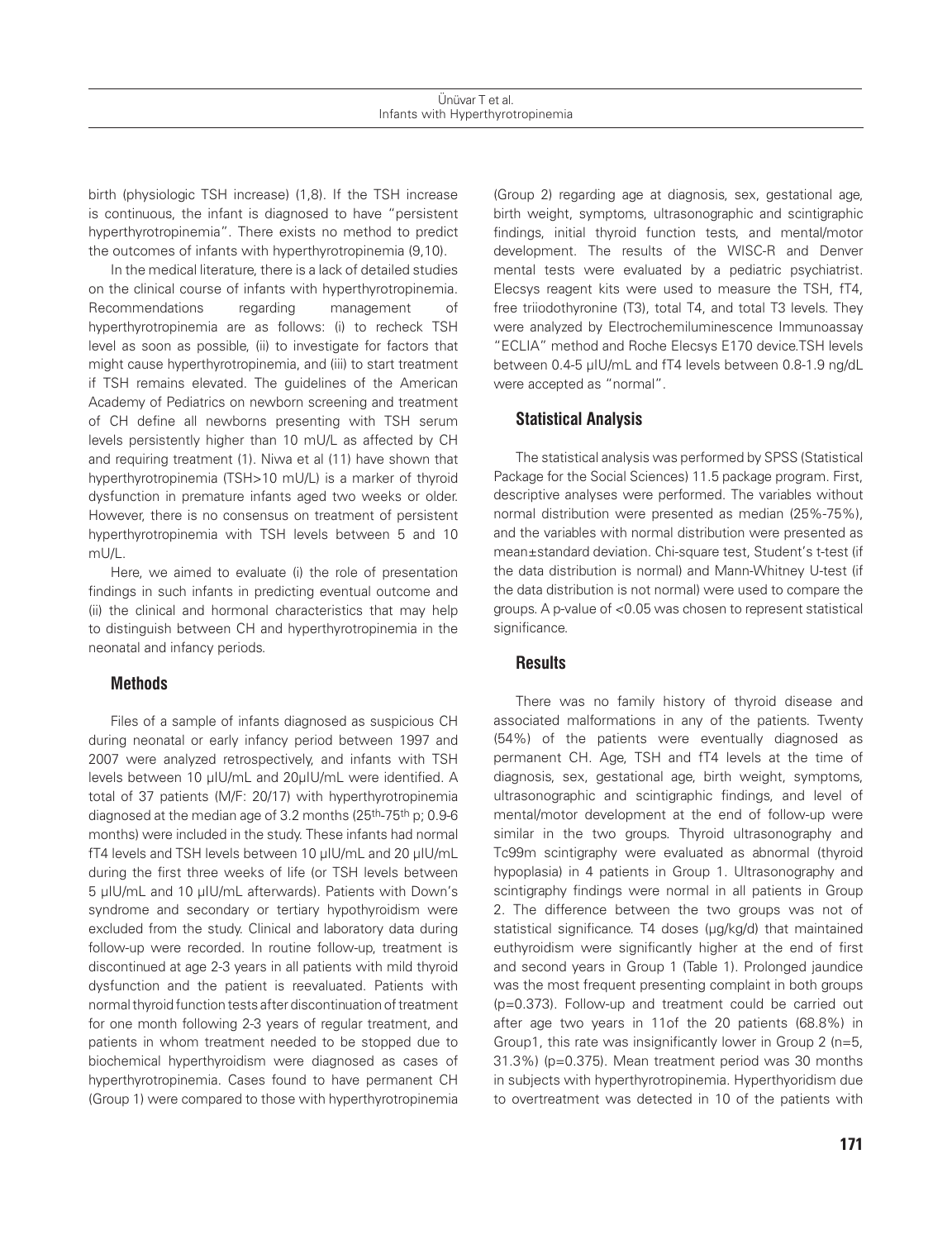hyperthyrotropinemia, while this was not observed in any of the patients with permanent CH. As expected, TSH levels after one month of discontinuation of L-T4 were significantly higher in Group 1.

## **Discussion**

The early diagnosis and treatment of CH is of utmost importance. Delayed diagnosis and treatment may lead to neurological sequelae including mental retardation, poor motor coordination, ataxia, spastic diplegia, muscular hypotonia, strabismus, learning difficulties and attention deficit disorders (1,2,3). With increased application of screening for CH in the newborn in many countries including Turkey, transient hypothyroidism has become a commonly encountered condition. Hashemipour et al (12), in a study conducted in Iran, reported the incidence for transient CH as 40.2% of all cases with high TSH levels. In a study conducted

**Table 1.** Comparison of clinical and laboratory characteristics in the permanent congenital hypothyroidism and transient hyperthyrotropinemia groups **Variables Permanent (n=20) Transient (n=17) p-value** Gender (M/F) 9/11 (45%/55%) 11/6 (65%/35%) 0.231 Gestational age 38 (37-40) 38 (37-40) 0.925 Age at diagnosis (months) 2.25 (1-8) 1.5 (0.83-5) 0.483 TSH levels at diagnosis (μIU/mL) 11.50±4.59 10.48±3.61 0.461 Free T4 levels at diagnosis (ng/dL) 1.22±0.23 1.08±0.37 0.167 L-T4 dosages at the end of first year of life (µg/kg/day) 4.07±1.88 2.8±1.19 0.030 L-T4 dosages at the end of the second year of life (µg/kg/day)  $2.91 \pm 0.95$   $2.16 \pm 1.11$  0.047 TSH levels after one month of discontinuation of L-T4 (µIU/mL)  $10.1 \pm 4.80$   $3.80 \pm 0.96$  <0.001 Rate of normal USG (%) 80 88.2 0.498 Rate of normal scintigraphy (%) 76.9 91.7 0.315 The results are expressed as means, medians or frequencies M: male, F: female, TSH: thyrotropin, T4: thyroxine

in Turkey, 30 percent of 182 newborns with high TSH levels were found to have transient CH (13). Parks et al (14) stated that the recent reported increase in the incidence of CH in the United States was due to the erroneous evaluation of cases with transient hypothyroidism as "persistent". This false evaluation has also led to unnecessary administration of long-term L-T4 therapy. Therefore, it is very important to make a rapid and accurate differential diagnosis in newborns with high TSH levels.

Studies on the management of transient hypothyroidism are limited. This patient group was misdiagnosed as persistent CH in the early period and received T4 treatment unnecessarily. The present study aimed to investigate whether there exist any differences in clinical or laboratory findings to differentiate these two groups in the early period. In a study conducted by Zung et al (4), mean weight and gestational ages were significantly lower in patients with hyperthyrotropinemia as compared to patients with CH. In our study, no significant differences in these parameters were found between the two groups. Therefore, we believe that it is important to remember the possibility of transient hyperthyrotropinemia in mature, non-SGA healthy neonates as well. Zung et al (4) also reported significant differences in fT4 levels, thyroid ultrasonography and scintigraphy findings between preterm and term newborns. In our study, these parameters were similar in the groups. Yang et al (15) reported that physical and mental growth following treatment discontinuation in patients with transient hypothyroidism (when they were 2-3 years of age; at the 1-year follow-up) were similar to that of healthy children. Similarly, Demirel et al (16) found age-appropriate normal results in the Denver developmental screening test in patients with hyperthyrotropinemia. Our results show no significant differences in the Denver and WISC-R tests between the patients with persistent CH and those with transient hyperthyrotropinemia. This finding also indicates that optimal treatment and close follow-up with frequent patient visits are effective in attainment of normal motor and mental growth of patients with persistent CH.

Skordis et al (17) showed that the patients in the transient hypothyroidism group required lower doses of L-T4 for maintaining a normal thyroid hormone level. Similarly, Hashemipour et al (12) showed that higher doses of L-T4 are required in patients with persistent CH to attain normal TSH and fT4 levels. Indeed, also in our study, T4 doses (μg/kg/d) that maintained normal thyroid function tests were significantly higher at the end of first and second years in Group 1. Also, signs of thyrotoxicosis due to overtreatment were noted in 10 patients in the transient